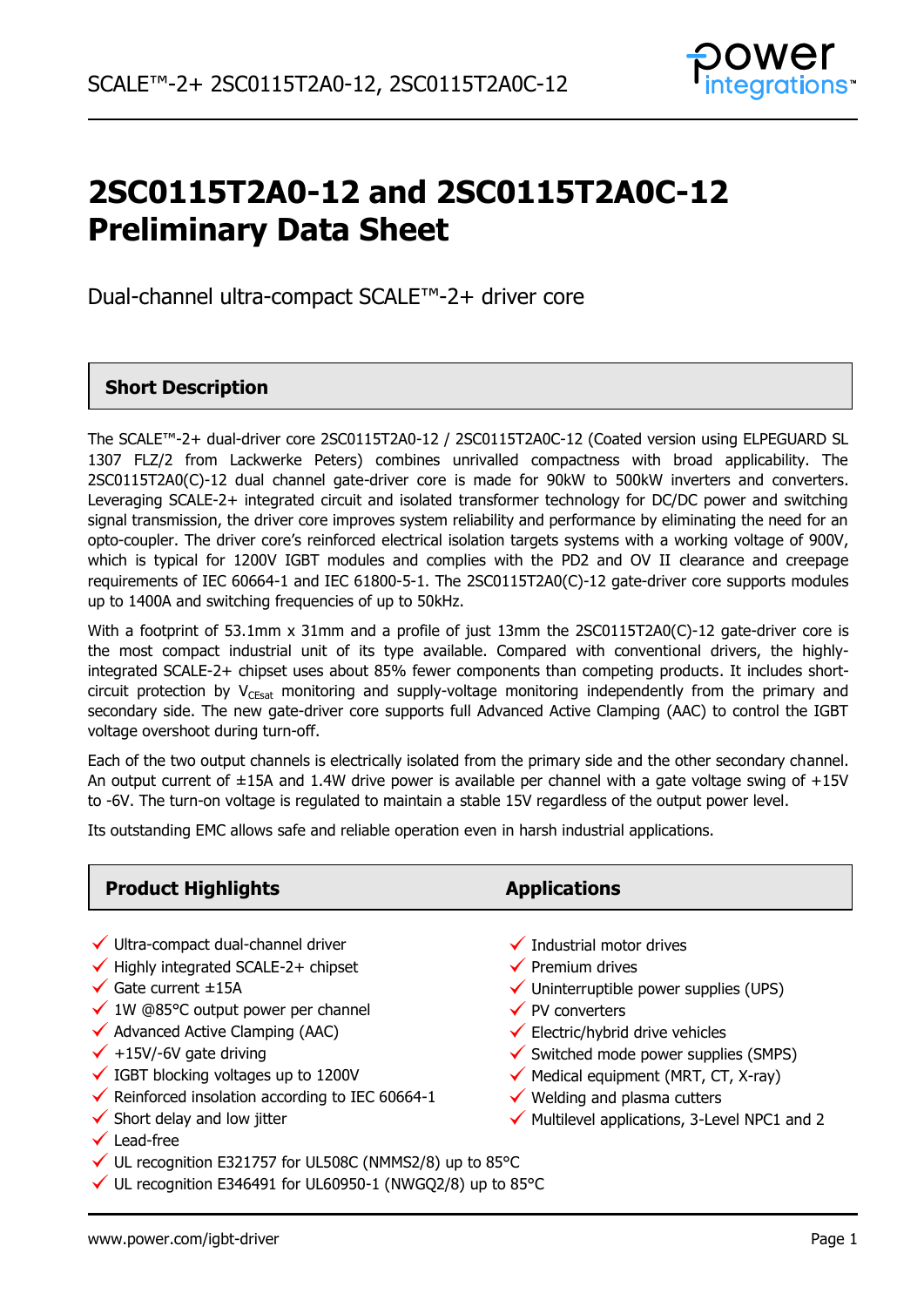

### **Safety Notice!**

The data contained in this data sheet is intended exclusively for technically trained staff. Handling all highvoltage equipment involves risk to life. Strict compliance with the respective safety regulations is mandatory!

Any handling of electronic devices is subject to the general specifications for protecting electrostatic-sensitive devices according to international standard IEC 60747-1, Chapter IX or European standard EN 100015 (i.e. the workplace, tools, etc. must comply with these standards). Otherwise, this product may be damaged.

### **Important Product Documentation**

This data sheet contains only product-specific data. For a detailed description, must-read application notes and important information that apply to this product, please refer to "2SC0115T Description & Application Manual" on [www.power.com/igbt-driver/go/2SC0115T.](http://www.power.com/igbt-driver/go/2SC0115T)

### **Absolute Maximum Ratings**

| <b>Parameter</b>                       | <b>Remarks</b>                                           | Min   |                       | Max Unit                  |
|----------------------------------------|----------------------------------------------------------|-------|-----------------------|---------------------------|
| Supply voltage $V_{CC}$                | VCC to GND                                               | 0     | 16                    | V                         |
| Logic input and output voltages        | Primary side, to GND                                     |       | $-0.5$ VCC $+0.5$     | V                         |
| SO current                             | Failure condition, total current                         |       | 20                    | mA                        |
| Logic input/output voltage $V_{SOAx}$  | To COMx                                                  |       | $-0.5$ VISOx $+0.5$ V |                           |
| <b>SOAx current</b>                    |                                                          |       | 20                    | mA                        |
| Gate peak current I <sub>out</sub>     | Note 1                                                   | $-15$ | $+15$                 | A                         |
| External gate resistance               | From GHx to GLx, switching frequency $\leq$ 25kHz        | 1     |                       | Ω                         |
|                                        | From GHx to GLx, switching frequency >25kHz              | 2.5   |                       | Ω                         |
|                                        | From GHx/GLx to IGBT gate                                | 1.2   |                       | Ω                         |
| Average supply current $I_{\text{cc}}$ | Notes 2, 3                                               |       | 355                   | mA                        |
| Output power                           | Ambient temperature ≤55°C (Notes 4, 18)                  |       | 1.4                   | W                         |
|                                        | Ambient temperature $\leq 70^{\circ}$ C (Notes 4, 5, 18) |       | 1.2                   | W                         |
|                                        | Ambient temperature ≤85°C (Notes 4, 5, 18)               |       | 1.0                   | W                         |
|                                        | Ambient temperature $\leq 105^{\circ}$ C (Notes 4, 5)    |       | 0.4                   | W                         |
| Test voltage (50Hz/1min.)              | Primary to secondary (Note 15)                           |       |                       | 4000 $V_{AC(eff)}$        |
|                                        | Secondary to secondary (Note 15)                         |       |                       | 4000 V <sub>AC(eff)</sub> |
| Switching frequency f                  |                                                          |       | 50                    | kHz                       |
| dV/dt                                  | Rate of change of input to output voltage                |       | 50                    | $kV/\mu s$                |
| Operating voltage                      | Primary/secondary, secondary/secondary                   |       | 1200                  | $V_{\rm peak}$            |
| Operating temperature                  |                                                          | -40   | 105                   | °C                        |
| Storage temperature                    | Note 19                                                  | -40   | 50                    | °C                        |
| Surface temperature                    | Only for 2SC0115T2A0C-12 (Note 20)                       |       | 125                   | °C                        |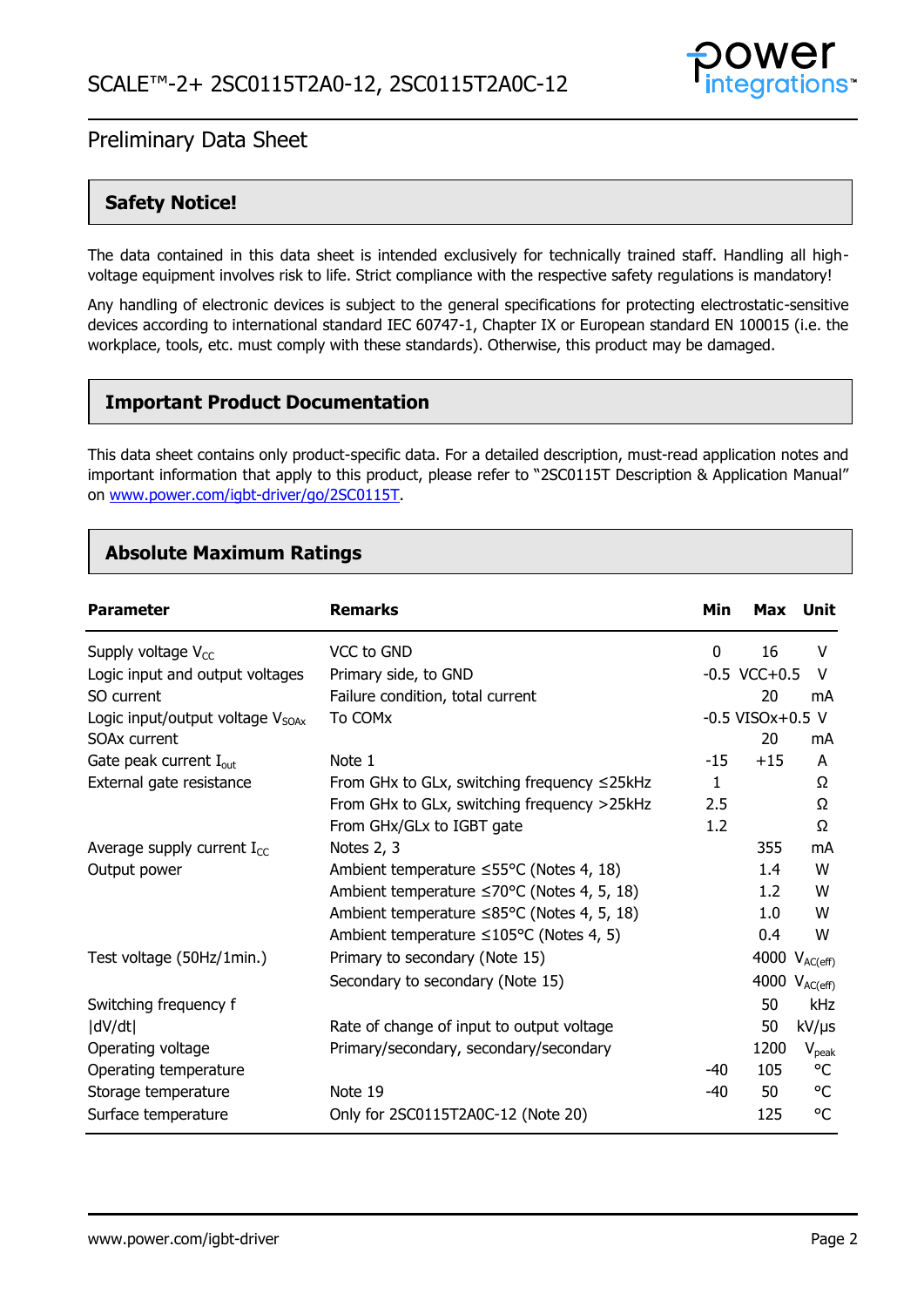

| <b>Recommended Operating Conditions</b> |                |     |              |              |  |
|-----------------------------------------|----------------|-----|--------------|--------------|--|
| <b>Power Supply</b>                     | <b>Remarks</b> | Min |              | Typ Max Unit |  |
| Supply voltage $V_{CC}$                 | VCC to GND     |     | 14.5 15 15.5 |              |  |

## **Electrical Characteristics**

All data refer to +25°C and  $V_{CC}$  = 15V unless otherwise specified.

| <b>Power supply</b>                                      | <b>Remarks</b>                              | Min            | Typ        | Max        | Unit        |
|----------------------------------------------------------|---------------------------------------------|----------------|------------|------------|-------------|
| Supply current $I_{CC}$                                  | Without load                                |                | 40         |            | mA          |
| Coupling capacitance C <sub>io</sub>                     | Primary side to secondary side, per channel |                | 24         |            | pF          |
| <b>Power Supply Monitoring</b>                           | <b>Remarks</b>                              | Min            | <b>Typ</b> | <b>Max</b> | <b>Unit</b> |
| Supply threshold $V_{CC}$                                | Primary side, clear fault                   | 11.6           | 12.6       | 13.6       | V           |
|                                                          | Primary side, set fault (Note 12)           | 11.0           | 12.0       | 13.0       | V           |
| Monitoring hysteresis                                    | Primary side, set/clear fault               | 0.35           |            |            | $\vee$      |
| Supply threshold $V_{ISOx}$ - $V_{Ex}$                   | Secondary side, clear fault                 | 11.8           | 12.6       | 13.4       | $\vee$      |
|                                                          | Secondary side, set fault (Note 13)         | 11.2           | 12.0       | 12.8       | V           |
| Monitoring hysteresis                                    | Secondary side, set/clear fault             | 0.35           |            |            | V           |
| Supply threshold $V_{Ex}$ - $V_{COMX}$                   | Secondary side, clear fault                 |                | 5.15       |            | v           |
|                                                          | Secondary side, set fault (Note 13)         |                | 4.85       |            | V           |
| Monitoring hysteresis                                    | Secondary side, set/clear fault             |                | 0.3        |            | V           |
| <b>Logic Inputs and Outputs</b>                          | <b>Remarks</b>                              | Min            | <b>Typ</b> | <b>Max</b> | <b>Unit</b> |
| Input bias current                                       | V(INx) > 3V                                 |                | 190        |            | μA          |
| Turn-on threshold                                        | V(INx)                                      |                | 2.6        |            | $\vee$      |
| Turn-off threshold                                       | V(INx)                                      |                | 1.3        |            | $\vee$      |
| SO output voltage                                        | Failure condition, $I(SO) \leq 20mA$        |                |            | 0.7        | $\vee$      |
| SOAx output voltage                                      | Failure condition, $I(SOAx) \leq 20mA$      |                |            | 0.7        | v           |
| External fault input V <sub>SOAx</sub> -V <sub>COM</sub> | Set external fault                          |                | 1.0        |            | V           |
|                                                          | Clear external fault                        |                | 2.70       |            | V           |
| Hold time                                                | Set external fault ( $V_{SOAx}$ =low)       | $\overline{2}$ |            |            | μs          |
| Delay                                                    | Clear external fault ( $V_{SOAx}$ =high)    |                | 0.1        |            | μs          |
| Acknowledge pulse width $T_{(ack)}$                      |                                             |                | 700        |            | ns          |
| <b>Short-Circuit Protection</b>                          | <b>Remarks</b>                              | Min            | <b>Typ</b> | <b>Max</b> | Unit        |
| Vce-monitoring threshold                                 | Note 9                                      |                | 9.3        |            | V           |
| Minimum response time                                    | Note 10                                     |                | 4.5        |            | μs          |
| Minimum blocking time                                    | Note 11                                     |                | 9          |            | μs          |
|                                                          |                                             |                |            |            |             |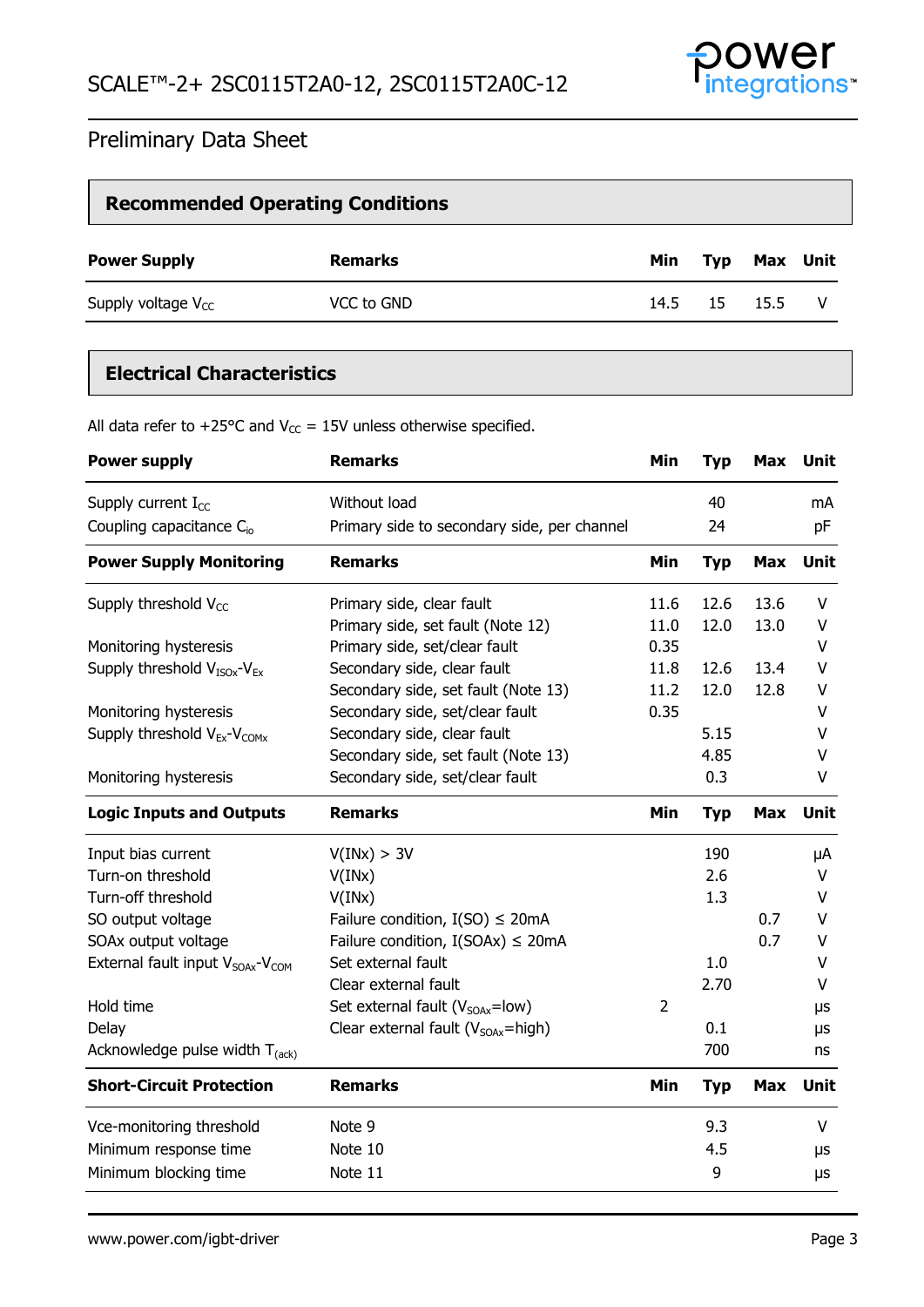

| <b>Timing Characteristics</b>        | <b>Remarks</b>                        | Min  | <b>Typ</b> | Max        | Unit          |
|--------------------------------------|---------------------------------------|------|------------|------------|---------------|
| Turn-on delay $t_{d(0n)}$            | Note 6                                |      | 80         |            | ns            |
| Turn-off delay $t_{d(\text{off})}$   | Note 6                                |      | 65         |            | ns            |
| Jitter of turn-on delay              | Note 17                               |      | ±2         |            | ns            |
| Jitter of turn-off delay             | Note 17                               |      | ±2         |            | ns            |
| Output rise time $t_{r(out)}$        | Note 7                                |      | 6          |            | ns            |
| Output fall time t <sub>f(out)</sub> | Note 7                                |      | 12         |            | ns            |
| Transmission delay of fault state    | Note 14                               |      | 450        |            | ns            |
| <b>Electrical Isolation</b>          | <b>Remarks</b>                        | Min  | Typ        | <b>Max</b> | Unit          |
| Test voltage (50Hz/1s)               | Primary to secondary side (Note 15)   |      | 4000       |            | $V_{\rm eff}$ |
|                                      | Secondary to secondary side (Note 15) |      | 4000       |            | $V_{\rm eff}$ |
| Partial discharge extinction volt.   | Primary to secondary side (Note 16)   | 1800 |            |            | $V_{peak}$    |
|                                      | Secondary to secondary side (Note 16) | 1440 |            |            | $V_{peak}$    |
| Creepage distance                    | Primary to secondary side             | 9    |            |            | mm            |
|                                      | Secondary to secondary side           | 5.5  |            |            | mm            |
| Clearance distance                   | Primary to secondary side             | 9    |            |            | mm            |
|                                      | Secondary to secondary side           | 5.5  |            |            | mm            |
| <b>Outputs</b>                       | <b>Remarks</b>                        | Min  | <b>Typ</b> | <b>Max</b> | Unit          |
| <b>Blocking capacitance</b>          | VISOx to VEx (Note 8)                 |      | 9.4        |            | μF            |
|                                      | VEx to COMx (Note 8)                  |      | 10         |            | μF            |

#### **Output voltage swing**

The output voltage swing consists of two distinct segments. First, there is the turn-on voltage  $V_{GHx}$  between pins GHx and VEx.  $V_{GHx}$  is regulated and maintained at a constant level for all output power values and frequencies.

The second segment of the output voltage swing is the turn-off voltage  $V_{GLx}$ .  $V_{GLx}$  is measured between pins GLx and VEx. It is a negative voltage. It changes with the output power to accommodate the inevitable voltage drop across the internal DC/DC converter.

| <b>Output Voltage</b>              | <b>Remarks</b>     | Min | Typ    | Max Unit |
|------------------------------------|--------------------|-----|--------|----------|
| Turn-on voltage, $V_{GHx}$         | Any load condition |     | 15.0   | v        |
| Turn-off voltage, $V_{\text{GLx}}$ | No load            |     | $-8.5$ | v        |
|                                    | 1W output power    |     | $-6.6$ | v        |
|                                    | 1.2W output power  |     | $-6.3$ | v        |
|                                    | 1.4W output power  |     | $-6.0$ | v        |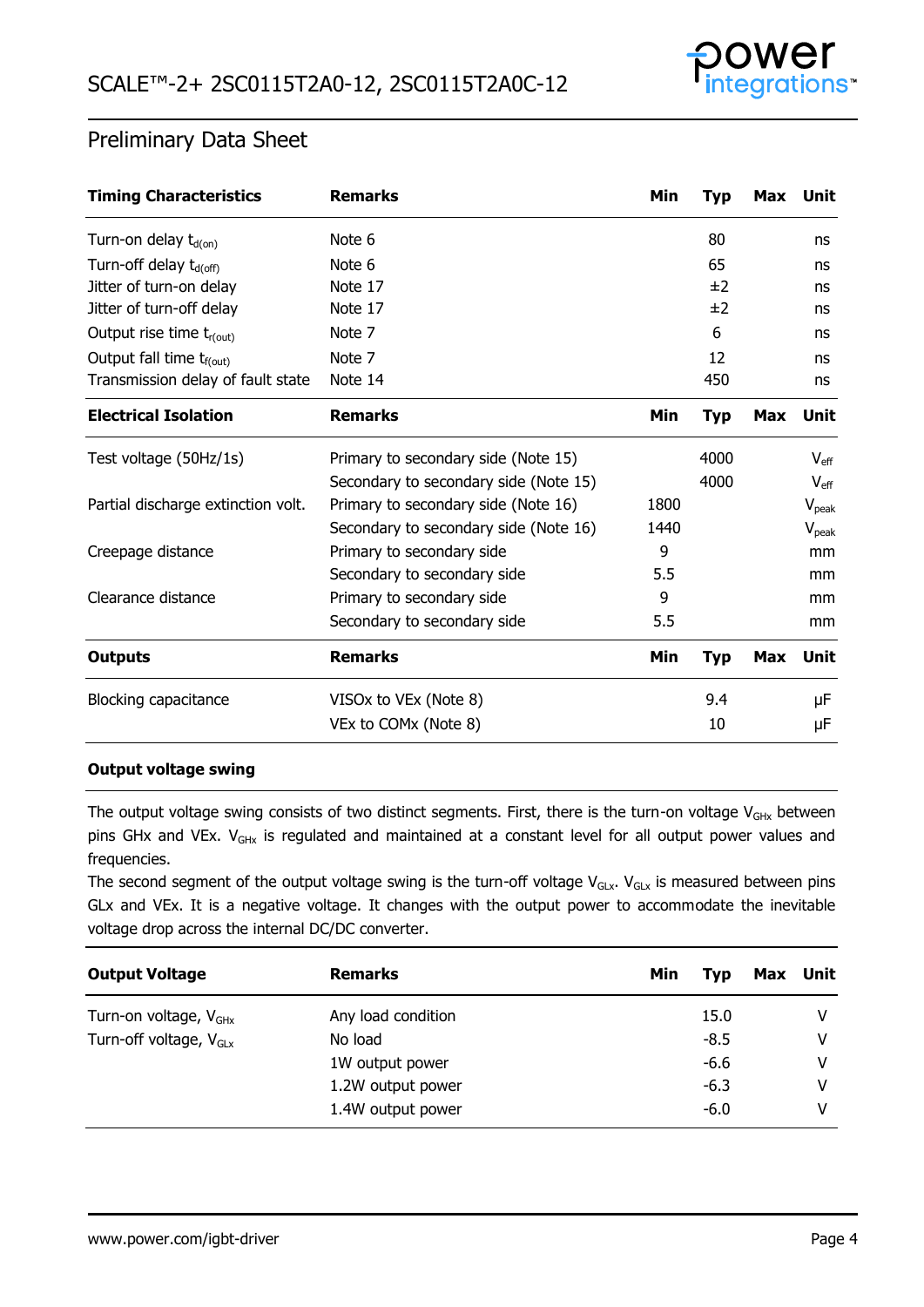

#### **Footnotes to the Key Data**

- <span id="page-4-0"></span>1 ) The maximum peak gate current refers to the highest current level occurring during the product lifetime. It is an absolute value and does also apply to short pulses.
- <span id="page-4-1"></span>2 ) The average supply input current is limited for thermal reasons. Higher values than those specified by the absolute maximum rating are permissible (e.g. during power supply start-up) if the average remains below the given value, provided the average is taken over a time period which is shorter than the thermal time constants of the driver in the application.
- <span id="page-4-2"></span>3 ) There is no means of actively controlling or limiting the input current in the driver. In the case of a short circuit at the output, the supply input current has to be limited externally.
- <span id="page-4-3"></span>4) The maximum output power must not be exceeded at any time during operation. The absolute maximum rating must also be observed for time periods shorter than the thermal time constants of the driver in the application.
- <span id="page-4-5"></span>5) Between 55°C and 70°C, 70°C and 85°C as well as between 85°C and 105°C the maximum output power can be linearly interpolated with the given values.
- <span id="page-4-14"></span>6 ) The delay time is measured between 50% of the input signal and a 10% voltage swing of the corresponding output. The delay time is independent of the output loading.
- <span id="page-4-16"></span>7 ) Output rise and fall times are measured between 10% and 90% of the nominal output swing. The values are given for the driver side of the gate resistors with turn-on and turn-off gate resistor values of 2.5Ω and without load. The time constant of the output load in conjunction with the present gate resistors leads to an additional delay at the load side of the gate resistors.
- 
- <span id="page-4-19"></span><span id="page-4-11"></span>8 ) Refers to the values assembled on the driver core.<br>9 ) The Vce-monitoring threshold cannot be modified b 9 ) The Vce-monitoring threshold cannot be modified by the user.<br>10) The minimum response time is valid for the circuit given in t
- <span id="page-4-12"></span>The minimum response time is valid for the circuit given in the description and application manual with the values of the corresponding tables.
- <span id="page-4-13"></span>11) The blocking time sets a minimum time span between the end of any fault state and the start of normal operation (remove fault from pin SO). The value of the blocking time can be adjusted at pin TB. The specified blocking time is valid if TB is connected to GND.
- <span id="page-4-9"></span>12) Undervoltage monitoring of the primary-side supply voltage (VCC to GND). If the voltage drops below this limit, a fault is transmitted to the SO output and the IGBTs are switched off.
- <span id="page-4-10"></span>13) Undervoltage monitoring of the secondary-side supply voltage (VISOx to VEx and VEx to COMx, which correspond to the approximate turn-on and turn-off gate-emitter voltages). If the corresponding voltage drops below this limit, the IGBT is switched off and a fault is transmitted to the SO output.
- <span id="page-4-17"></span>14) Transmission delay of the fault state from the secondary side to the primary status output.
- <span id="page-4-6"></span>15) HiPot testing (= dielectric testing) must generally be restricted to suitable components. Although this gate driver is suited to HiPot testing, it is strongly recommended to limit the testing time to 1s slots. Excessive HiPot testing at voltages much higher than  $850V_{AC(eff)}$  may lead to insulation degradation. No degradation has been observed over 1min. testing at  $4000V_{AC(eff)}$ . The transformer of every production sample shipped to customers has undergone 100% testing at the given value for 1s.
- <span id="page-4-18"></span>16) Partial discharge measurement is performed in accordance with IEC 60270 and isolation coordination specified in IEC 60664-1. The partial discharge extinction voltage between the primary and either secondary side is coordinated for reinforced isolation to IEC 60664-1.
- <span id="page-4-15"></span>17) Jitter measurements are performed with input signals INx switching between 0V and 5V referred to GND, with a corresponding rise time and fall time of 15ns.
- <span id="page-4-4"></span>18) If the switching frequency f is higher than 40kHz or the gate charge is greater than 8µC, then the maximum output power limit must be reduced by an additional amount of 100mW referred to the given values.
- <span id="page-4-7"></span>19) The storage temperature inside the original package (1) or in case the coating material of coated products may touch external parts (2) must be limited to the given value. Otherwise, it is limited to 105°C.
- <span id="page-4-8"></span>20) The component surface temperature, which may strongly vary depending on the operating condition, must be limited to the given value for coated driver versions to ensure long-term reliability of the coating material.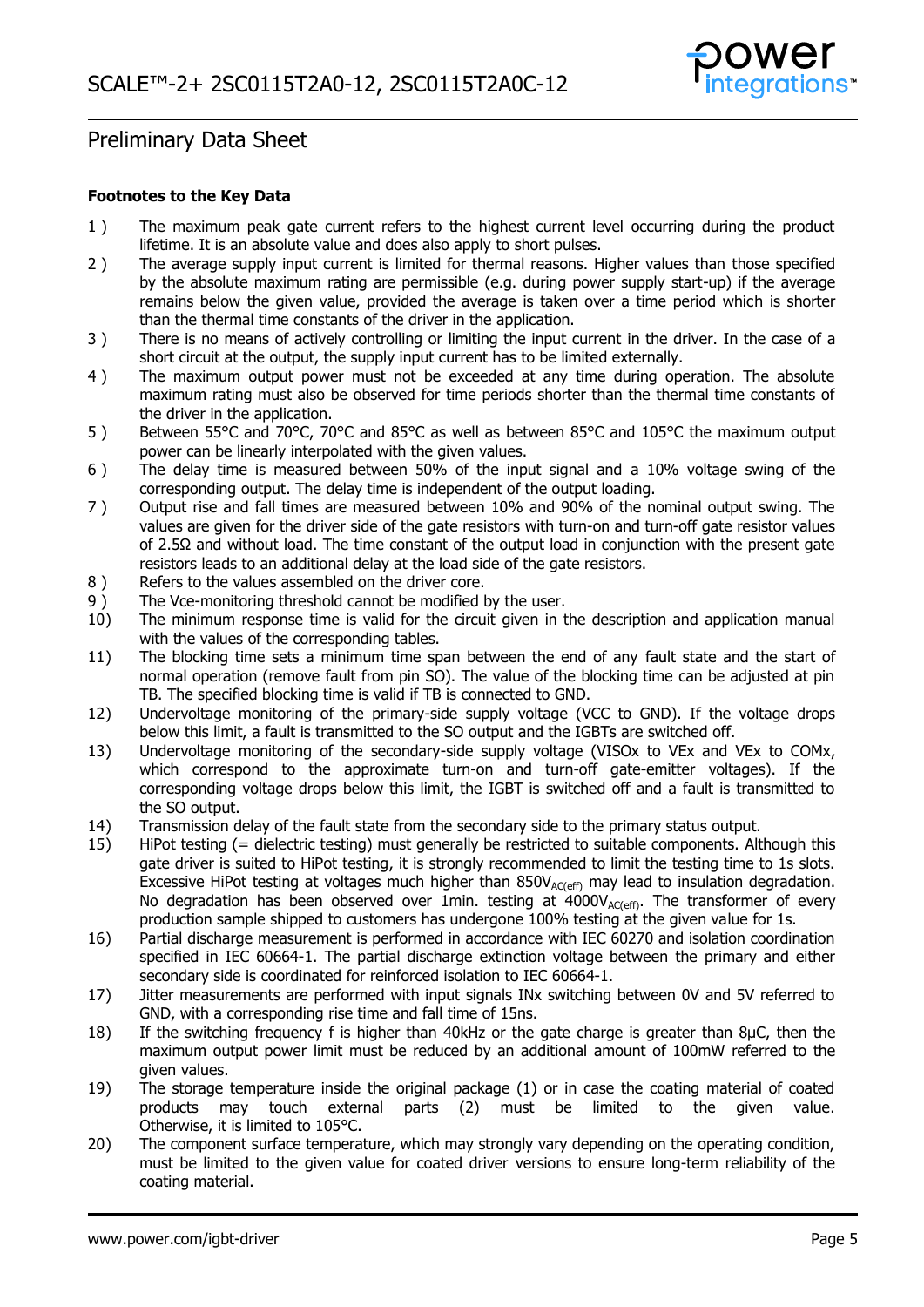

### **RoHS Statement**

On the basis of Annexes II and III of European Directive 2011/65/EC of 08 June 2011 on the restriction of the use of certain hazardous substances in electrical and electronic equipment (RoHS), we hereby state that the products described in this datasheet do not contain lead (Pb), mercury (Hg), hexavalent chromium (Cr VI), cadmium (Cd), polibrometo of biphenyl (PBB) or polibrometo diphenyl ether (PBDE) in concentrations exceeding the restrictions set forth in Annex II of 2011/65/EC with due consideration of the applicable exemptions as listed in Annex III of 2011/65/EC.

### **Legal Disclaimer**

The statements, technical information and recommendations contained herein are believed to be accurate as of the date hereof. All parameters, numbers, values and other technical data included in the technical information were calculated and determined to our best knowledge in accordance with the relevant technical norms (if any). They may base on assumptions or operational conditions that do not necessarily apply in general. We exclude any representation or warranty, express or implied, in relation to the accuracy or completeness of the statements, technical information and recommendations contained herein. No responsibility is accepted for the accuracy or sufficiency of any of the statements, technical information, recommendations or opinions communicated and any liability for any direct, indirect or consequential loss or damage suffered by any person arising therefrom is expressly disclaimed.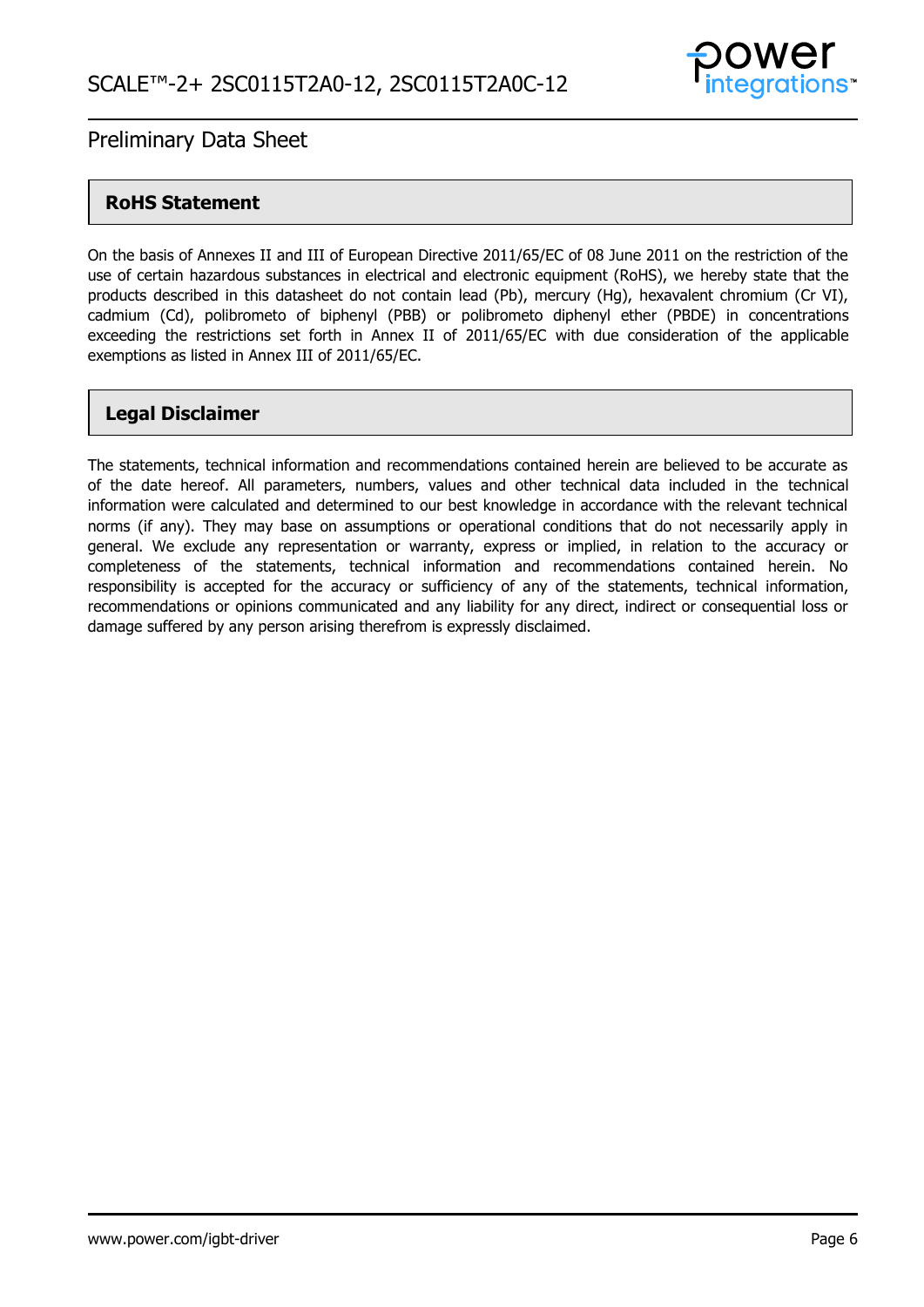

### **Ordering Information**

Our international terms and conditions of sale apply.

| <b>Type Designation</b> | <b>Description</b>                                       |
|-------------------------|----------------------------------------------------------|
| 2SC0115T2A0-12          | Dual-channel SCALE-2+ driver core                        |
| 2SC0115T2A0C-12         | Dual-channel SCALE-2+ driver core with conformal coating |

Product home page: [www.power.com/igbt-driver/go/2SC0115T](http://www.power.com/igbt-driver/go/2SC0115T)

Refer to [www.power.com/igbt-driver/go/nomenclature](http://www.power.com/igbt-driver/go/nomenclature) for information on driver nomenclature.

### **Information about Other Products**

#### **For other drivers, product documentation, and application support:**

Please click: [www.power.com](http://www.power.com/)

© 2015…2018 Power Integrations Switzerland GmbH. All rights reserved. We reserve the right to make any technical modifications without prior notice. Version 2.0 from 2018-02-06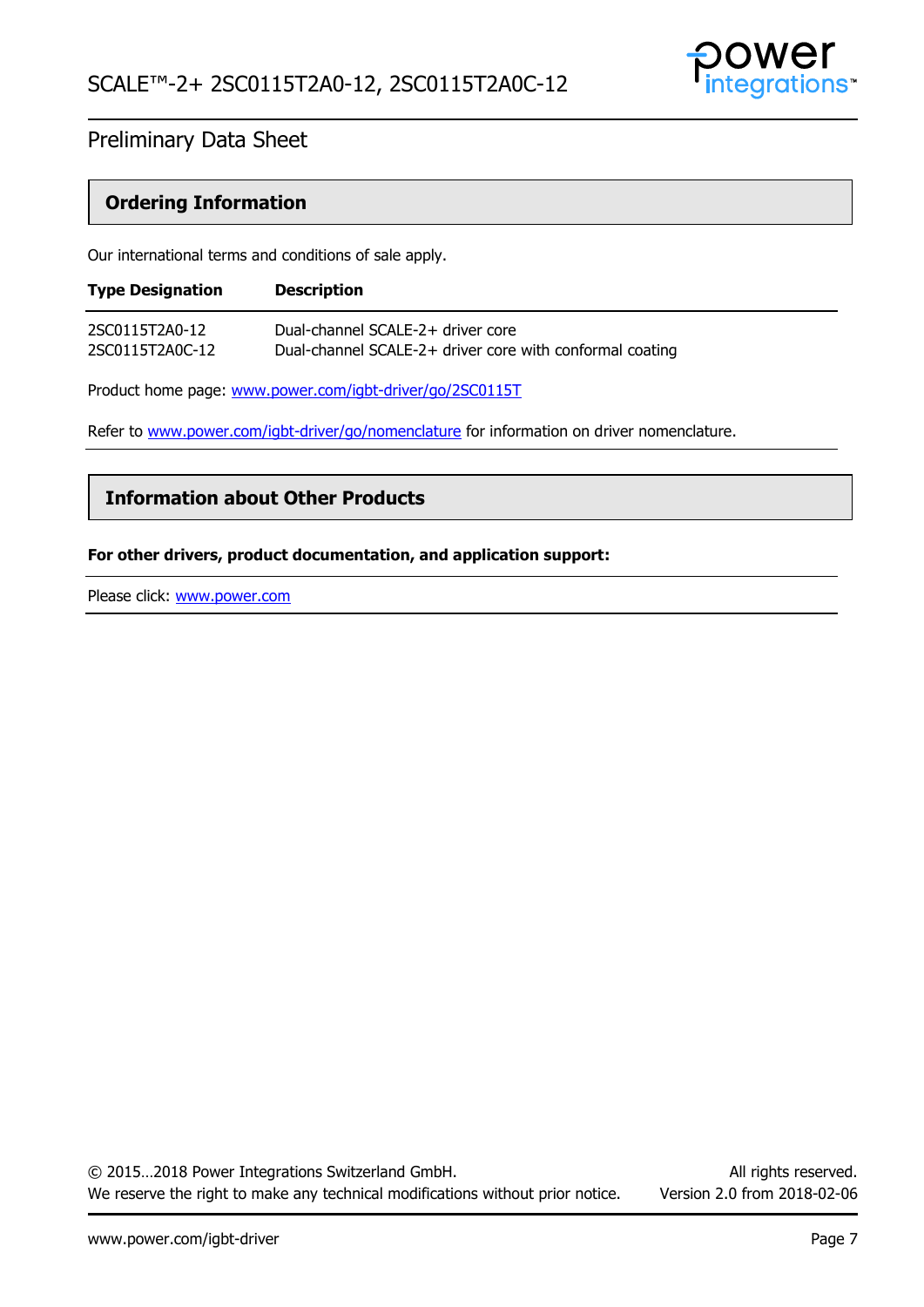### **Power Integrations Sales Offices**

#### **WORLD HEADQUARTERS**

5245 Hellyer Avenue San Jose, CA 95138 USA Tel: +1-408-414-9200 Fax: +1-408-414-9765 Email: [usasales@power.com](mailto:usasales@power.com)

#### **AMERICAS WEST**

5245 Hellyer Avenue San Jose, CA 95138 USA Tel: +1-408-414-8778 Fax: +1-408-414-3760 Email: [usasales@power.com](mailto:usasales@power.com)

**GERMANY** (AC-DC/LED Sales) Lindwurmstrasse 114 80337 München, Germany Tel: +49-89-5527-39100 Fax: +49-89-1228-5374 Email: [eurosales@power.com](mailto:eurosales@power.com)

#### **INDIA** (Mumbai)

Unit: 106-107, Sagar Tech Plaza-B Sakinaka, Andheri Kurla Road Mumbai, Maharashtra 400072 India Tel 1: +91-22-4003-3700 Tel 2: +91-22-4003-3600 Email: [indiasales@power.com](mailto:indiasales@power.com)

#### **JAPAN**

Kosei Dai-3 Bldg. 2-12-11, Shin-Yokohama, Kohoku-ku Yokohama-shi, Kanagawa Japan 222-0033 Tel: +81-45-471-1021 Fax: +81-45-471-3717 Email: [japansales@power.com](mailto:japansales@power.com)

#### **TAIWAN**

5F, No. 318, Nei Hu Rd., Sec. 1 Nei Hu Dist. Taipei, 114 Taiwan Tel: +886-2-2659-4570 Fax: +886-2-2659-4550 Email: [taiwansales@power.com](mailto:taiwansales@power.com)

#### **AMERICAS EAST**

7360 McGinnis Ferry Road Suite 225 Suwannee, GA 30024 USA Tel: +1-678-957-0724 Fax: +1-678-957-0784 Email: [usasales@power.com](mailto:usasales@power.com)

**CHINA** (Shanghai) Room 2410, Charity Plaza No. 88 North Caoxi Road Shanghai, 200030 China Tel: +86-21-6354-6323 Fax: +86-21-6354-6325 Email: [chinasales@power.com](mailto:chinasales@power.com)

**GERMANY** (Gate Driver Sales) HellwegForum 1 59469 Ense, Germany Tel: +49-2938-64-39990 Email: [igbt-driver.sales@power.com](mailto:igbt-driver.sales@power.com)

**INDIA** (New Dehli) #45, Top Floor Okhla Industrial Area, Phase - III New Dehli, 110020 India Tel 1: +91-11-4055-2351 Tel 2: +91-11-4055-2353 Email: [indiasales@power.com](mailto:indiasales@power.com)

#### **KOREA**

RM602, 6FL, 22 Teheran-ro 87-gil, Gangnam-gu Seoul, 06164 Korea Tel: +82-2-2016-6610 Fax: +82-2-2016-6630 Email: [koreasales@power.com](mailto:koreasales@power.com)

#### **UNITED KINGDOM**

Bulding 5, Suite 21 The Westbrook Centre Milton Road Cambridge, CB4 1YG United Kingdom Tel: +44-7823-557-484 Email: [eurosales@power.com](mailto:eurosales@power.com)

#### **AMERICAS CENTRAL**

333 Sheridan Road Winnetka, IL 60093 USA Tel: +1-847-721-6293 Email: [usasales@power.com](mailto:usasales@power.com)

**CHINA** (Shenzhen) 17/F, Hivac Building, No 2 Keji South 8th Road, Nanshan District Shenzhen, 518057 China Tel: +86-755-8672-8689 Fax: +86-755-8672-8690 Email: [chinasales@power.com](mailto:chinasales@power.com)

**INDIA** (Bangalore) #1, 14th Main Road Vasanthangar Bangalore, 560052 India Tel 1: +91-80-4113-8020 Tel 2: +91-80-4113-8028 Fax: +91-80-4113-8023 Email: [indiasales@power.com](mailto:indiasales@power.com)

#### **ITALY**

Via Milanese 20 20099 Sesto San Giovanni (MI), Italy Tel: +39-02-4550-8708 Email: [eurosales@power.com](mailto:eurosales@power.com)

#### **SINGAPORE**

51 Newton Road #19-01/05 Goldhill Plaza Singapore, 308900 Tel 1: +65-6358-2160 Tel 2: +65-6358-4480 Fax: +65-6358-2015 Email: [singaporesales@power.com](mailto:singaporesales@power.com)